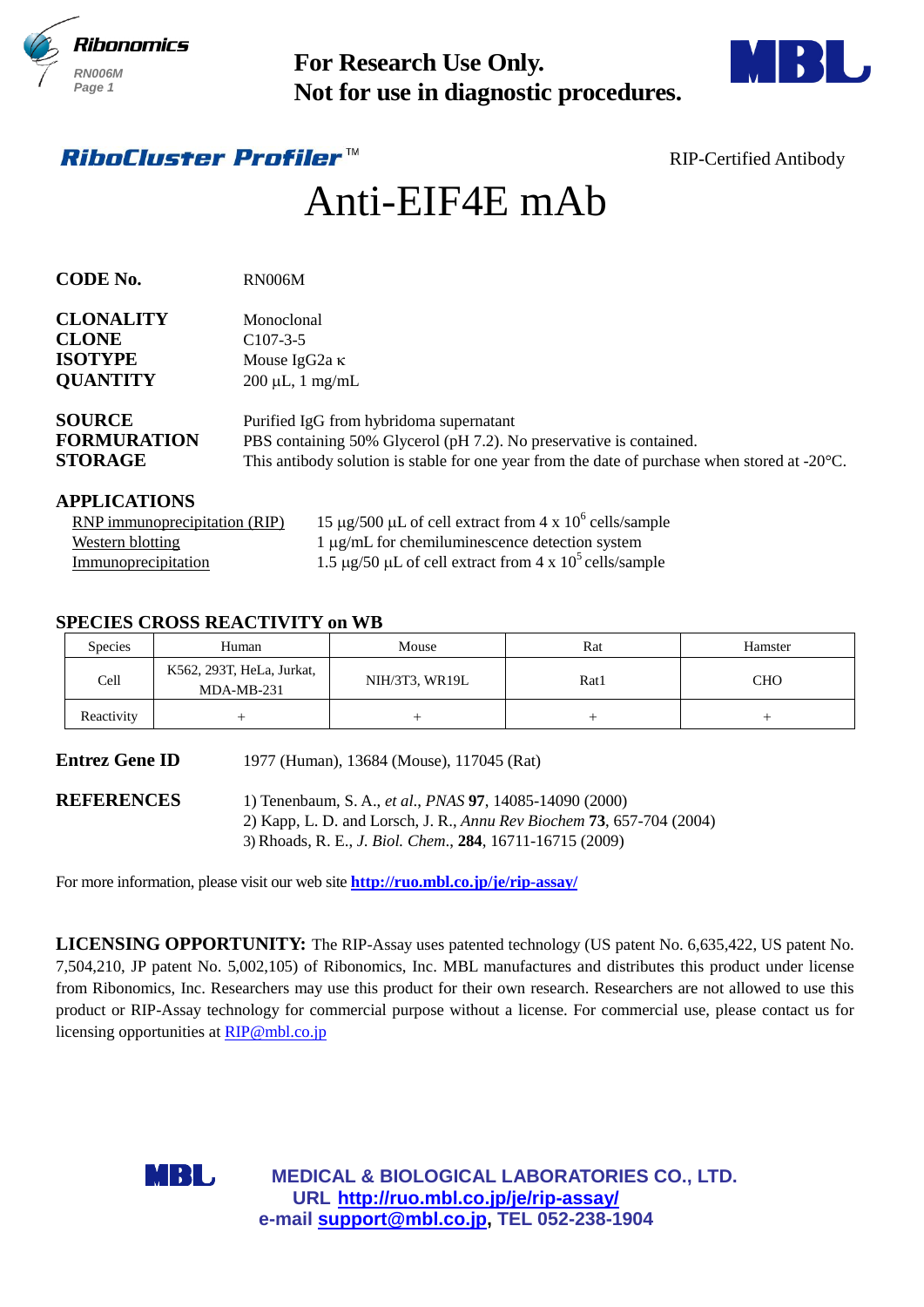*RN006M Page 2*

|                               | <b>RELATED PRODUCTS</b>                        |
|-------------------------------|------------------------------------------------|
| <u>RIP-Assay Kit</u>          |                                                |
| RN1001                        | <b>RIP-Assay Kit</b>                           |
| <b>RN1005</b>                 | RIP-Assay Kit for microRNA                     |
| <b>RIP-Certified Antibody</b> |                                                |
| <b>RN006M</b>                 | Anti-EIF4E mAb (C107-3-5)                      |
| RN001P                        | Anti-EIF4E pAb                                 |
| RN002P                        | Anti-EIF4G1 (Human) pAb                        |
| RN003P                        | Anti-EIF4G2 pAb                                |
| RN004P                        | Anti-ELAVL1 (HuR) pAb                          |
| RN005P                        | Anti-ELAVL2 (HuB) pAb                          |
| RN006P                        | Anti-ELAVL3 (HuC) pAb                          |
| RN007P                        | Anti-IGF2BP1 (IMP1) pAb                        |
| RN008P                        | Anti-IGF2BP2 (IMP2) pAb                        |
| RN009P                        | Anti-IGF2BP3 (IMP3) pAb                        |
| RN010P                        | Anti-MSI1 (Musashi1) pAb                       |
| RN011P                        | Anti-PTBP1 (Human) pAb                         |
| RN012P                        | Anti-STAU1 (Human) pAb                         |
| RN013P                        | Anti-STAU2 (Human) pAb                         |
| RN014P                        | Anti-TIA1 pAb                                  |
| <b>RN015P</b>                 | Anti-YBX1 pAb                                  |
| RN016P                        | Anti-FMR1 pAb                                  |
| RN017P                        | Anti-FXR1 pAb                                  |
| <b>RN018P</b>                 | Anti-FXR2 pAb                                  |
| RN019P                        | Anti-HNRNPK pAb                                |
| RN020P                        | Anti-ILF3 (Human) pAb                          |
| RN021P                        | Anti-KHDRBS1 pAb                               |
| RN022P                        | Anti-PABPC4 pAb                                |
| RN024P                        | Anti-PCBP1 pAb                                 |
| RN025P                        | Anti-PCBP2 pAb                                 |
| <b>RN026P</b>                 | Anti-PUM1 pAb                                  |
| <b>RN027P</b>                 | Anti-PUM2 pAb                                  |
| <b>RN028P</b>                 | Anti-EIF2C1 (AGO1) pAb                         |
| RN032P                        | Anti-CIRBP pAb                                 |
| RN033P                        | Anti-TNRC6A (GW182) (Human) pAb                |
| RN037P                        | Anti-AUH pAb                                   |
| RN038P                        | Anti-CPEB1 (Human) pAb                         |
| <b>RN041P</b>                 | Anti-KHDRBS2 (SLM1) pAb                        |
| RN045P                        | Anti-SLBP pAb                                  |
| <b>RN001M</b>                 | Anti-IGF2BP1 (IMP1) mAb (6H6)                  |
| <b>RN003M</b>                 | Anti-EIF2C2 (AGO2) (Human) mAb<br>$(1B1-E2H5)$ |
| <b>RN004M</b>                 | Anti-Ribosomal P0/P1/P2 mAb (9D5)              |
| <b>RN005M</b>                 | Anti-EIF2C2 (AGO2) mAb (2A8)                   |
| <b>RN009M</b>                 | Anti-PABPC1 mAb (10E10)                        |
|                               |                                                |

#### RBP Antibody

RBP Antibody works on WB and /or IP, but not certified for working on RIP-Assay.

| RN002MW | Anti-CUGBP1 mAb (3B1)  |
|---------|------------------------|
| RN023PW | Anti-PABPN1 pAb        |
| RN028PW | Anti-EIF2C1 (AGO1) pAb |
| RN029PW | Anti-EIF2C2 (AGO2) pAb |
| RN030PW | Anti-DICER1 pAb        |
| RN031PW | Anti-ZFP36 (TTP) pAb   |
| RN034PW | Anti-CUGBP1 pAb        |
| RN035PW | Anti-CUGBP2 pAb        |
| RN036PW | Anti-ACO1 (IRP1) pAb   |
|         |                        |

| RN039PW | Anti-CPEB2 pAb            |
|---------|---------------------------|
| RN040PW | Anti-CPEB4 pAb            |
| RN042PW | Anti-MBNL1 pAb            |
| RN043PW | Anti-NOVA1 pAb            |
| RN044PW | Anti-NOVA2 pAb            |
| RN046PW | Anti-SYNCRIP (HNRNPQ) pAb |
| RN047PW | Anti-PTBP2 pAb            |
| RN048PW | Anti-G3BP1 pAb            |
| RN049PW | Anti-G3BP2 pAb            |
| RN050PW | Anti-GRSF1 pAb            |
| RN051PW | Anti-HDLBP (Vigilin) pAb  |
| RN052PW | Anti-HNRNPC pAb           |
| RN053PW | Anti-PAIP1 pAb            |
| RN054PW | Anti-PCBP3 pAb            |
| RN055PW | Anti-AIMP1 (SCYE1) pAb    |
| RN056PW | Anti-SERBP1 pAb           |
| RN057PW | Anti-TARBP1 pAb           |
| RN058PW | Anti-TARBP2 pAb           |
| RN059PW | Anti-TIAL1 pAb            |
| RN060PW | Anti-HNRNPD (AUF1) pAb    |
| RN061PW | Anti-HNRNPA0 pAb          |
| RN062PW | Anti-DGCR8 pAb            |
| RN063PW | Anti-DHX9 pAb             |
| RN064PW | Anti-FUSIP1 (SRSF10) pAb  |
| RN065PW | Anti-KHSRP pAb            |
| RN066PW | Anti-KIAA0020 pAb         |
| RN067PW | Anti-PPP1R10 pAb          |
| RN068PW | Anti-PPP1R8 pAb           |
| RN069PW | Anti-RBM14 pAb            |
| RN070PW | Anti-RPS10 pAb            |
| RN071PW | Anti-RPS19 pAb            |
| RN072PW | Anti-RPS6 pAb             |
| RN073PW | Anti-RPS9 pAb             |
| RN074PW | Anti-SSB (La) pAb         |
| RN075PW | Anti-PPARGC1B pAb         |
| RN076PW | Anti-PPRC1 pAb            |
| RN077PW | Anti-SMN1 pAb             |
| RN078PW | Anti-SMNDC1 pAb           |
| RN079PW | Anti-SRSF7 (9G8) pAb      |
| RN080PW | Anti-SRSF3 (SRp20) pAb    |
| RN081PW | Anti-SRSF9 (SRp30c) pAb   |
| RN082PW | Anti-SRSF5 (SRP40) pAb    |
| RN083PW | Anti-AQR (IBP160) pAb     |
| RN084PW | Anti-SRRM1 (SRM160) pAb   |
| RN085PW | Anti-U2AF1 pAb            |
| RN086PW | Anti-U2AF2 pAb            |
| RN087PW | Anti-ALYREF (THOC4) pAb   |
| RN088PW | Anti-NXF1 (TAP) pAb       |
| RN089PW | Anti-MAGOH pAb            |
| RN090PW | Anti-DDX21 pAb            |
| RN091PW | Anti-DDX23 pAb            |
| RN092PW | Anti-NONO (P54NRB) pAb    |
| RN093PW | Anti-PRPF4 pAb            |
| RN094PW | Anti-PRPF8 pAb            |
| RN095PW | Anti-SNRNP200 pAb         |
| RN096PW | Anti-SNRNP40 pAb          |
| RN097PW | Anti-SNRNP70 pAb          |
|         |                           |

For the latest information of RiboCluster Profiler™, please visit our website at [http://ruo.mbl.co.jp/je/rip-assay/](https://ruo.mbl.co.jp/je/rip-assay/)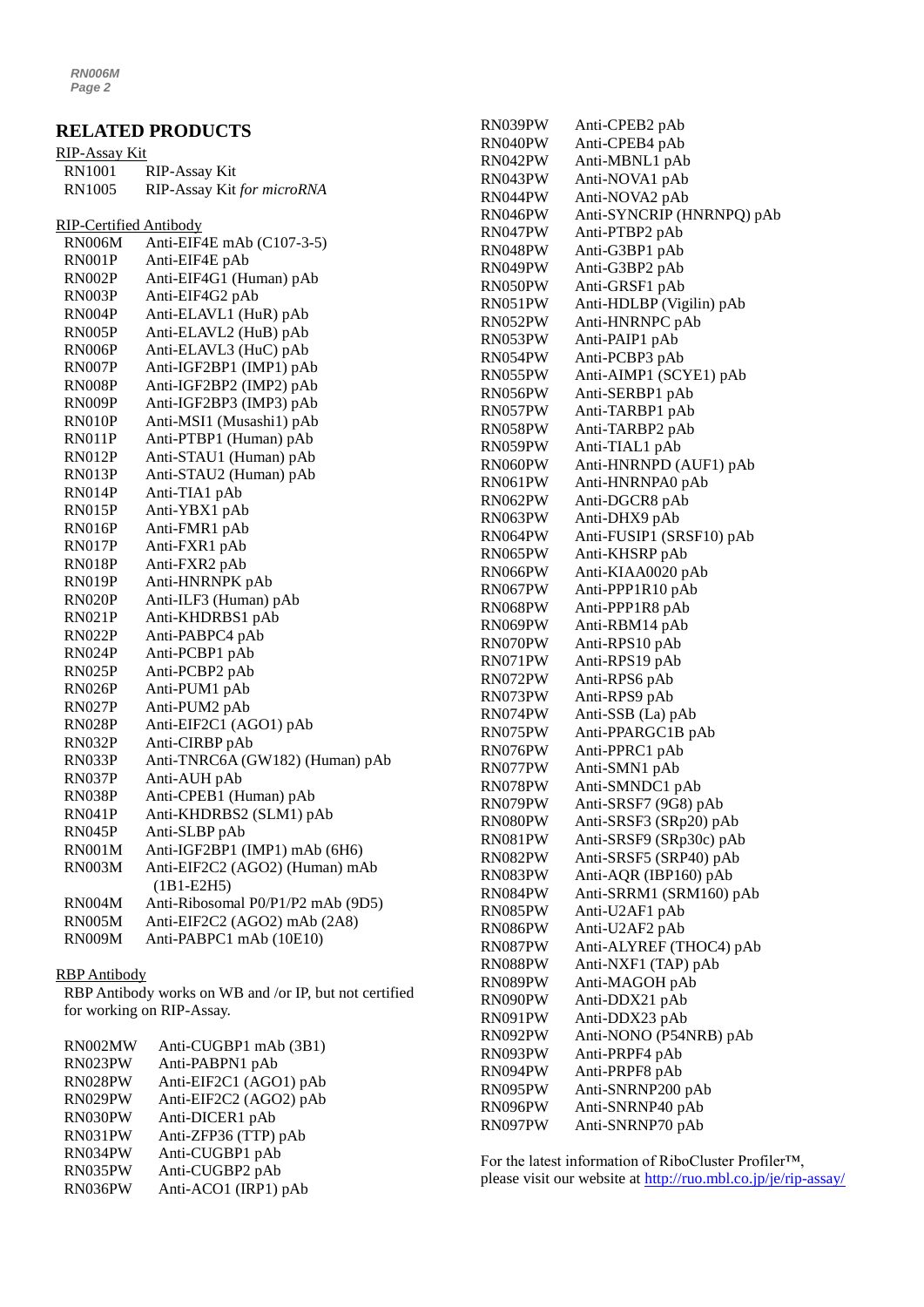*RN006M Page 3*

# *g* **RNP immunoprecipitation**

**Example 18 and reagents are included in the RIP-Assay Kit (MBL; code no. RN1001). Please also refer to the protocol** packaged in the RIP-Assay Kit.

[Material Preparation]

1. Lysis Buffer (+)

Before using the Lysis Buffer, protease inhibitors, RNase inhibitors, and DTT are added to the Lysis Buffer at the appropriate concentration.

2. Wash Buffer (+)

Before using the Wash Buffer, DTT is added to the Wash Buffer at the appropriate concentration.

- 3. Antibody conjugated Protein A beads
	- A) Mix 25 µL of 50% protein A agarose beads slurry resuspended in nuclease-free PBS with 1 mL of Wash Buffer (+), and then add Mouse IgG2a (MBL; code no. M076-3) or Anti-EIF4E mAb at the concentration suggested in the **APPLICATIONS**. Incubate with gentle agitation for 1 hr. at 4°C.
	- B) During pre-clear steps (Protocol 3)), wash the beads 1 time with ice-cold Lysis Buffer (+) (centrifuge the tube at 2,000 x g for 1 min.). Carefully discard the supernatant using a pipettor without disturbing the beads and incubate at 4°C until just before use.

[Protocol]

- 1) Wash the cells (4 x  $10^6$  cells/sample) 4 times with PBS and resuspend them with 500 µL of ice-cold Lysis Buffer (+) containing appropriate protease inhibitors, RNase inhibitors, and DTT. Vortex thoroughly, then incubate on ice for 10 min.
- 2) Centrifuge the tube at 12,000 x g for 5 min. at 4°C and transfer the supernatant to another tube.
- 3) Add 25  $\mu$ L of 50% protein A agarose beads slurry resuspended in Lysis Buffer (+) into the supernatant. Incubate it at 4°C with rotating for 1 hr.
- 4) Centrifuge the tube at 2,000 x g for 1 min. at 4°C and transfer the supernatant to the tube containing antibody conjugated beads, then incubate with gentle agitation for 3 hr. at 4°C.
- 5) Wash the beads 4 times with Wash Buffer  $(+)$  (centrifuge the tube at 2,000 x g for 1 min.).
- 6) Add 400 µL of Master mix solution (Solution I: Solution II = 10 µL: 390 µL). Vortex thoroughly, then spin-down.
- 7) Add 250  $\mu$ L of Solution III. Vortex thoroughly. Centrifuge the tube at 2,000 x g for 2 min.
- 8) Transfer the supernatant to the tube containing  $2 \mu L$  of Solution IV.
- 9) Add 600  $\mu$ L of ice-cold 2-propanol and place at -20 $\degree$ C for 20 min. Centrifuge the tube at 12,000 x g for 10 min.
- 10) Wash the pellet 2 times with 500 µL of ice-cold 70% ethanol and let the pellet dry for 5-15 min.
- 11) Dissolve the pellet in nuclease-free water.
- 12) Quantify the isolated RNA using NanoDrop (Thermo Fisher Scientific Inc.) and check the quality of RNA with Bioanalyzer (Agilent Technologies, Inc.).

(Positive control for RNP immunoprecipitation; MDA-MB-231)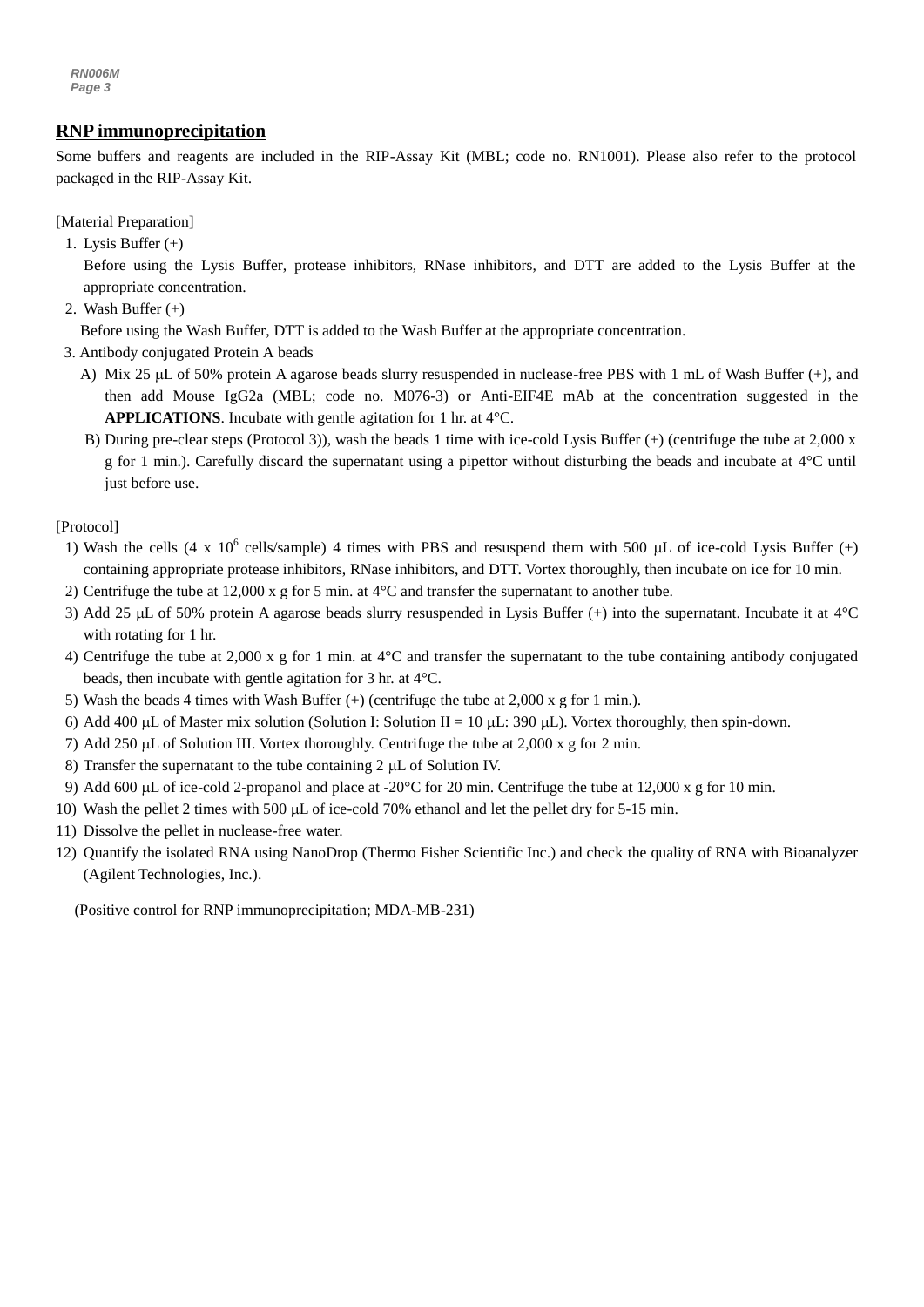





*Analysis of RNA with Bioanalyzer*

| Average of the RNA Quantity (n=3) |          |  |
|-----------------------------------|----------|--|
| Antibody                          | RNA (ng) |  |
| Mouse IgG2a (M076-3)              | 25       |  |
| Anti-EIF4E mAb (RN006M)           | 358      |  |
| <b>Total RNA</b>                  | 63070    |  |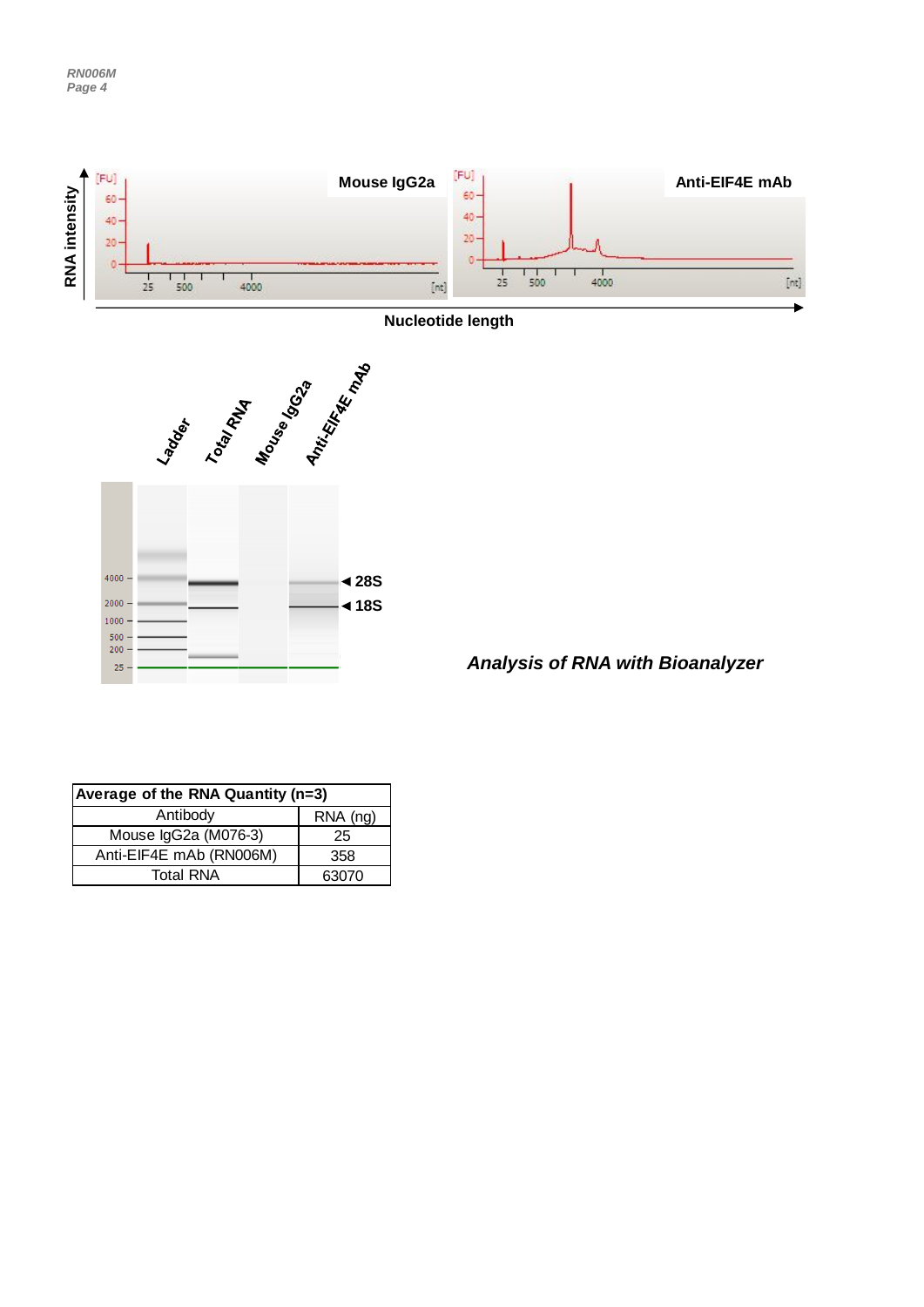# **SDS-PAGE & Western blotting**

- 1) Wash 1 x  $10^7$  cells 3 times with PBS and suspend them in 1 mL of Laemmli's sample buffer, then sonicate briefly (up to 20 sec.).
- 2) Centrifuge the tube at 12,000 x g for 5 min. at 4°C and transfer the supernatant to another tube.
- 3) Boil the samples for 3 min. and centrifuge. Load 10  $\mu$ L of the sample per lane in a 1-mm-thick SDS-polyacrylamide gel (12.5% acrylamide) for electrophoresis.
- 4) Blot the protein to a polyvinylidene difluoride (PVDF) membrane at 1 mA/cm<sup>2</sup> for 1 hr. in a semi-dry transfer system (Transfer Buffer: 25 mM Tris, 190 mM glycine, 20% MeOH). See the manufacturer's manual for precise transfer procedure.
- 5) To reduce nonspecific binding, soak the membrane in 5% skimmed milk (in PBS, pH 7.2) for overnight at 4°C.
- 6) Wash the membrane with PBS-T [0.05% Tween-20 in PBS] (5 min. x 3 times).
- 7) Incubate the membrane with primary antibody diluted with 1% skimmed milk (in PBS, pH 7.2) as suggested in the **APPLICATIONS** for 1 hr. at room temperature. (The concentration of antibody will depend on the conditions.)
- 8) Wash the membrane with PBS-T (10 min. x 3 times).
- 9) Incubate the membrane with the 1:5,000 of [anti-IgG \(Mouse\) pAb-HRP](http://ruo.mbl.co.jp/g/dtl/A/330/) (MBL; code no. 330) diluted with 1% skimmed milk (in PBS, pH 7.2) for 1 hr. at room temperature.
- 10) Wash the membrane with PBS-T (10 min. x 3 times).
- 11) Wipe excess buffer on the membrane, then incubate it with appropriate chemiluminescence reagent for 1 min. Remove extra reagent from the membrane by dabbing with paper towel, and seal it in plastic wrap.
- 12) Expose to an X-ray film in a dark room for 30 min. Develop the film as usual. The condition for exposure and development may vary.

(Positive controls for Western blotting; K562, 293T, HeLa, Jurkat, NIH/3T3, WR19L, Rat1 and CHO)



# *Western blot analysis of EIF4E*

| Lane 1: | K562    |
|---------|---------|
| Lane 2: | 293T    |
| Lane 3: | HeLa    |
| Lane 4: | Jurkat  |
| Lane 5: | NIH/3T3 |
| Lane 6: | WR19L   |
| Lane 7: | Rat1    |
| Lane 8: | СНО     |

Immunoblotted with Anti-EIF4E mAb (RN006M)